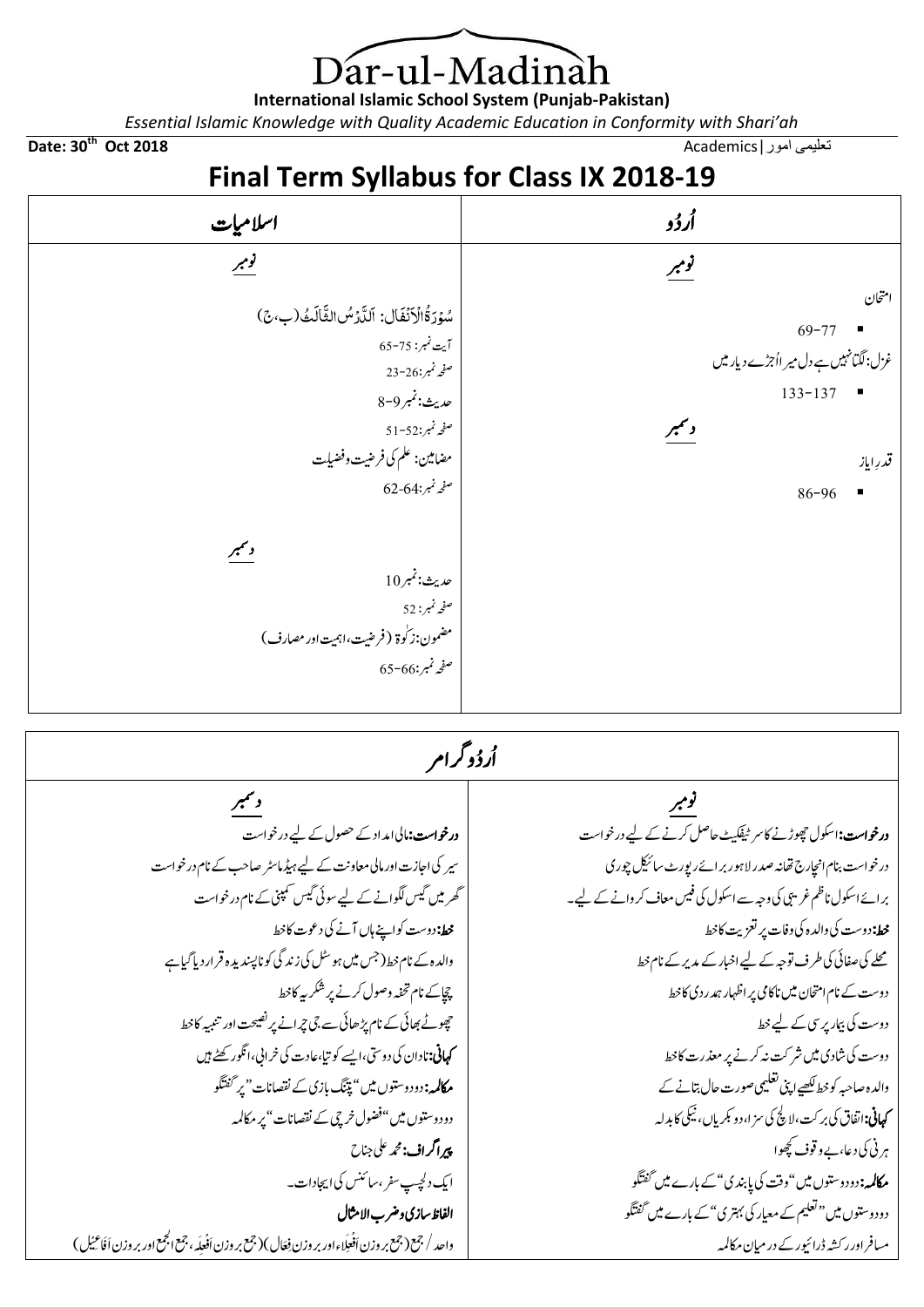| (جمع بر وزن مَفَاعِل، جمع بر وزن أفَاعِل اور جمع بر وزن مَفَاعِل ) | پیراگراف: ش <sub>هر</sub> ی اور دیهاتی زندگی،زم زم، حُب الوطن |
|--------------------------------------------------------------------|---------------------------------------------------------------|
| مذكر /مونث (ن سے ہ سے شر وع ہونے والے الفاظ سے مذكر مونث)          |                                                               |
| متر ادف(م سے کی سے شروع ہونے والے متر ادف الفاظ)                   |                                                               |
| متضاد (گےسے کی سے شر وع ہونے والے متضاد الفاظ)                     |                                                               |
| سابقہ (نَو)(ن)(ہم)                                                 |                                                               |
| لاحقه (فروش)(فہم،کدہ)(گار،گیر)                                     |                                                               |
| ضرب الامثال (ن سے ہ سے شروع ہونے والے ضرب الامثال)                 |                                                               |
| تعريفات                                                            |                                                               |
| مر کب اور اس کی اقسام(مر کب تام،مر کب ناقص)                        |                                                               |
| حرف اور اس کی اقسام (حروفِ جار،حروفِ استفہام،حروفِ اضافت )         |                                                               |
| جملہ اور اس کے اجزا(مند الیہ،مند)                                  |                                                               |

| <b>Pak. Studies</b>          | Computer                                   |  |
|------------------------------|--------------------------------------------|--|
| <b>NOVEMBER</b>              | <b>NOVEMBER</b>                            |  |
| 4_ تاريخ با ڪستان( حصه اوّل) | Chapter 8:                                 |  |
|                              | Introduction to windows                    |  |
| $98 - 134$                   | <b>DECEMBER</b>                            |  |
| <b>DECEMBER</b>              | Chapter 9:                                 |  |
| Practical   دہرائی اور ٹیسٹ  |                                            |  |
|                              | (Pg.# missing because book is unavailable) |  |
|                              | <b>JANUARY</b>                             |  |
|                              | <b>Chapter 9:</b>                          |  |
|                              | Practical                                  |  |
|                              | (Pg.# missing because book is unavailable  |  |
|                              |                                            |  |

| <b>Mathematics</b>                                                                                                                                                                                                                                                                                                                     | <b>Physics</b>                                                                                                                                                                            |
|----------------------------------------------------------------------------------------------------------------------------------------------------------------------------------------------------------------------------------------------------------------------------------------------------------------------------------------|-------------------------------------------------------------------------------------------------------------------------------------------------------------------------------------------|
| <b>NOVEMBER</b>                                                                                                                                                                                                                                                                                                                        | <b>NOVEMBER</b>                                                                                                                                                                           |
| <b>Chapter 13: Sides &amp; Angles of a Triangle</b><br>Pg:218-227<br><b>Chapter 14: Ratio &amp; Proportion</b><br>Pg:228-237<br><b>Chapter 17: Practical Geometry-Triangles</b><br>Pg:252-267<br><b>DECEMBER</b><br><b>Chapter 15: Pythagoras Theorem</b><br>Pg:238-243<br><b>Chapter 16: Theorems Related with Area</b><br>Pg:244-251 | Chapter 8: Thermal properties of matter<br>pg:167-192<br><b>DECEMBER</b><br><b>Chapter 9: Transfer of heat</b><br>pg:193-208<br><b>JANUARY</b><br>Revision and test for board examination |
| <b>JANUARY</b><br>Revision for board examination                                                                                                                                                                                                                                                                                       |                                                                                                                                                                                           |
|                                                                                                                                                                                                                                                                                                                                        |                                                                                                                                                                                           |